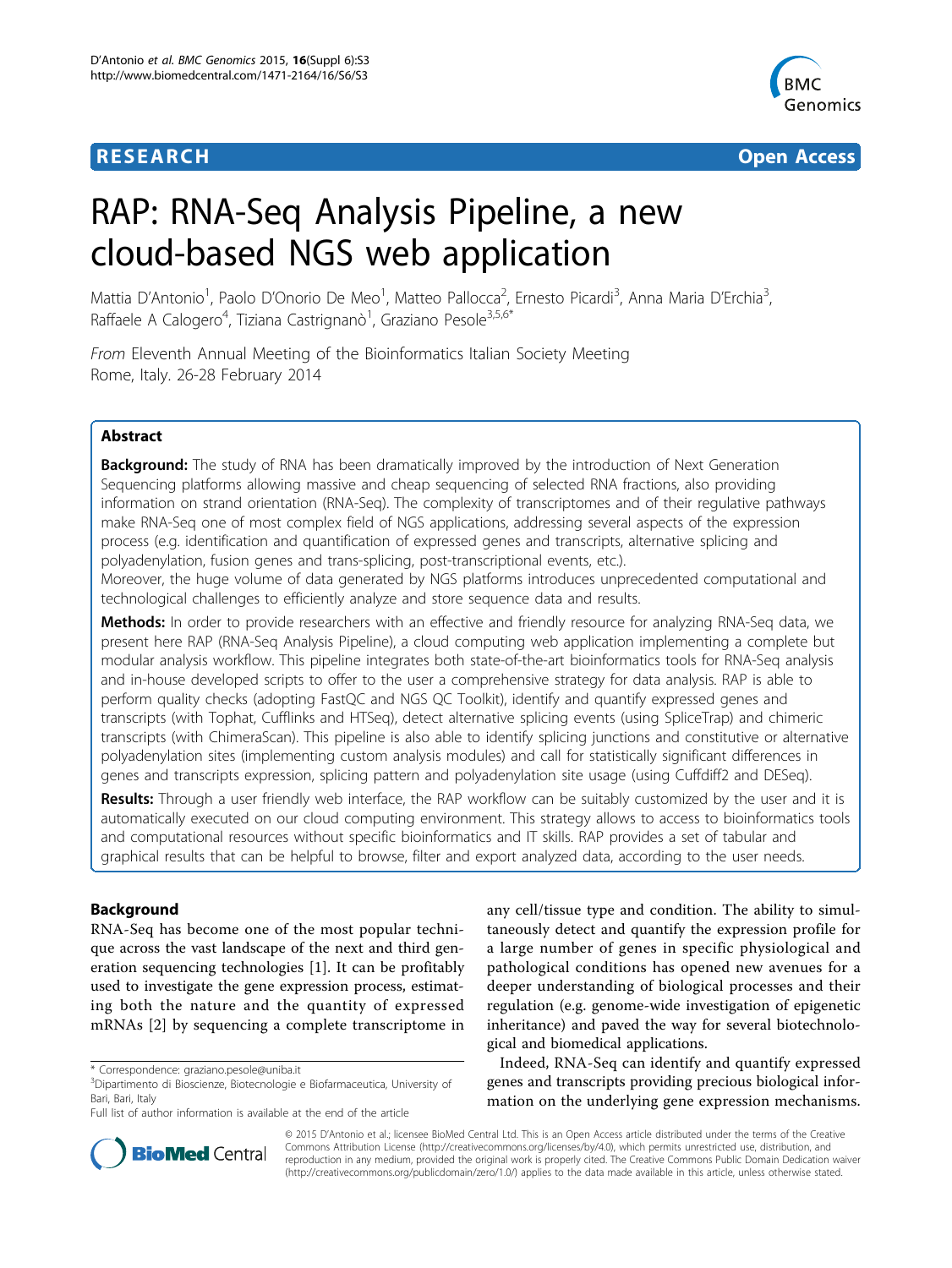Notably, gene expression is a highly regulated process and in some cases final products cannot be fully characterized by analyzing short reads generated by NGS platforms particularly when many alternative transcripts of remarkable length are generated due to complex co-transcriptional and post-transcriptional nuclear processing, including alternative initiation and termination of transcription and alternative splicing [[3\]](#page-9-0).

RNA-Seq data can be analyzed by adopting several computational strategies also depending on the requested results (e.g. expression at gene and/or transcript level, investigation of alternative splicing events, alternative polyadenylation sites, etc.). However, despite recent technological advances, key transcriptome features are yet to be fully elucidated, and its scale and complexity have not yet been fully understood [\[4](#page-9-0)]. In order to provide easy and effective access to the gene expression studies to researchers with few or limited bioinformatics skills, user-friendly automated workflows are highly demanded to provide reliable and easy interpretable results [[5\]](#page-9-0) which also keep up with the exponential growth of sequencing technologies [\[6](#page-9-0)].

To the authors knowledge, several pipeline tools have been implemented for RNA-seq data analysis [[7-13\]](#page-9-0), some of them proposed along with novel algorithmic approaches to refine final results [[7,8](#page-9-0)]. However, most of them are totally lacking an easy accessible web interface for cloud computing [[7-9\]](#page-9-0). Most of them do not allow to execute a complete pipeline from read mapping to advanced processing tasks since they only implement a few specific steps [\[11](#page-9-0)-[13](#page-9-0)]. Some tools [[13\]](#page-9-0) are implemented as Galaxy [\[14](#page-9-0)] customized instances, extending the platform contribution to the bioinformatics community. Unfortunately, they do not feature a powerful responsive web application to browse, filter and explore the analysis results, that is, in our experience, the main interest of final users.

In this paper we present the implementation of a modular analysis workflow, named RAP (RNA-Seq Analysis Pipeline), designed to analyze sequencing data in multiple steps, each one addressing a specific task.

The purpose of RAP is to investigate the complex transcriptional landscape of eukaryotic transcriptomes through a computationally optimized RNA-Seq data analysis. This tool is a web application implementing an automatic but completely customizable analysis workflow able to carry out a comprehensive transcriptome analysis and provide a wide range of results, which consist of several tabular and graphical representations that can be suitably organized, filtered and browsed according to the user needs.

The workflow is presented as a multi-step pipeline. The expressed isoforms are reconstructed by adopting spliced mapping algorithms to align reads to the genome and assembling them into full-length transcripts. Then, through isoforms deconvolution methods, transcripts expression is quantified. Alternative splicing is investigated by mapping reads against an exhaustive splice junctions library constructed by a comprehensive combinatorial assortments of known splicing events. Computational strategies implemented in RAP modules also allow to identify polyadenylation sites, elementary alternative splicing events (e.g. exon skipping) and chimeric transcripts. Finally, the comparative analysis of two or more experiment groups corresponding to different physiological or pathological conditions allows the detection of statistically significant changes in expression levels at gene or transcript isoform level, in the splicing pattern (e.g. differential exon skipping) and in used polyadenylation sites.

This broad variety of different analysis branches is achieved by means of a highly modularized implementation and a fully generalized computational engine.

# Implementation

RAP (RNA-Seq Analysis Pipeline) is a web application implementing a fully automated analysis workflow, designed to integrate in-house developed scripts as well as open source analysis tools into one pipeline (Figure [1](#page-2-0)). Using RAP the user can perform a complete RNA-Seq analysis without any specific technical competence nor directly managing the complexity of distributed computational resources. Moreover RAP also offers a web interface for results management and visualization, allowing the user to browse and filter the massive amount of data obtained from typical RNA-Seq experiments.

RAP takes as input short-read datasets produced by Illumina sequencing platforms and supports several standard file formats (FASTQ, SRA, BAM and compressed archives).

The pipeline is designed to analyze the data through a series of phases, each of them focused on a specific task.

RAP integrates two widespread tools for quality assessment: FastQC [\[15\]](#page-9-0) and NGS QC Toolkit [\[16\]](#page-9-0) both providing quality checks and statistics, useful for a preliminary evaluation and filtering of raw data. After the quality control and reads filtering phase, different paths can be simultaneously followed, according to the user's request.

The first path implements TopHat [[17\]](#page-9-0)/ Cufflinks [\[18\]](#page-9-0)/ Cuffdiff2 [\[19\]](#page-9-0) and/or HTSeq/DESeq [[20\]](#page-9-0) for gene/isoform expression quantification and differential analysis.

The *second* one detects and quantifies alternative splicing events, particularly cassette exons and their differential occurrence through SpliceTrap [\[21\]](#page-9-0).

The third path detects and quantifies splicing junctions, including novel ones as well as polyadenylation sites and their differential occurrence in different samples. The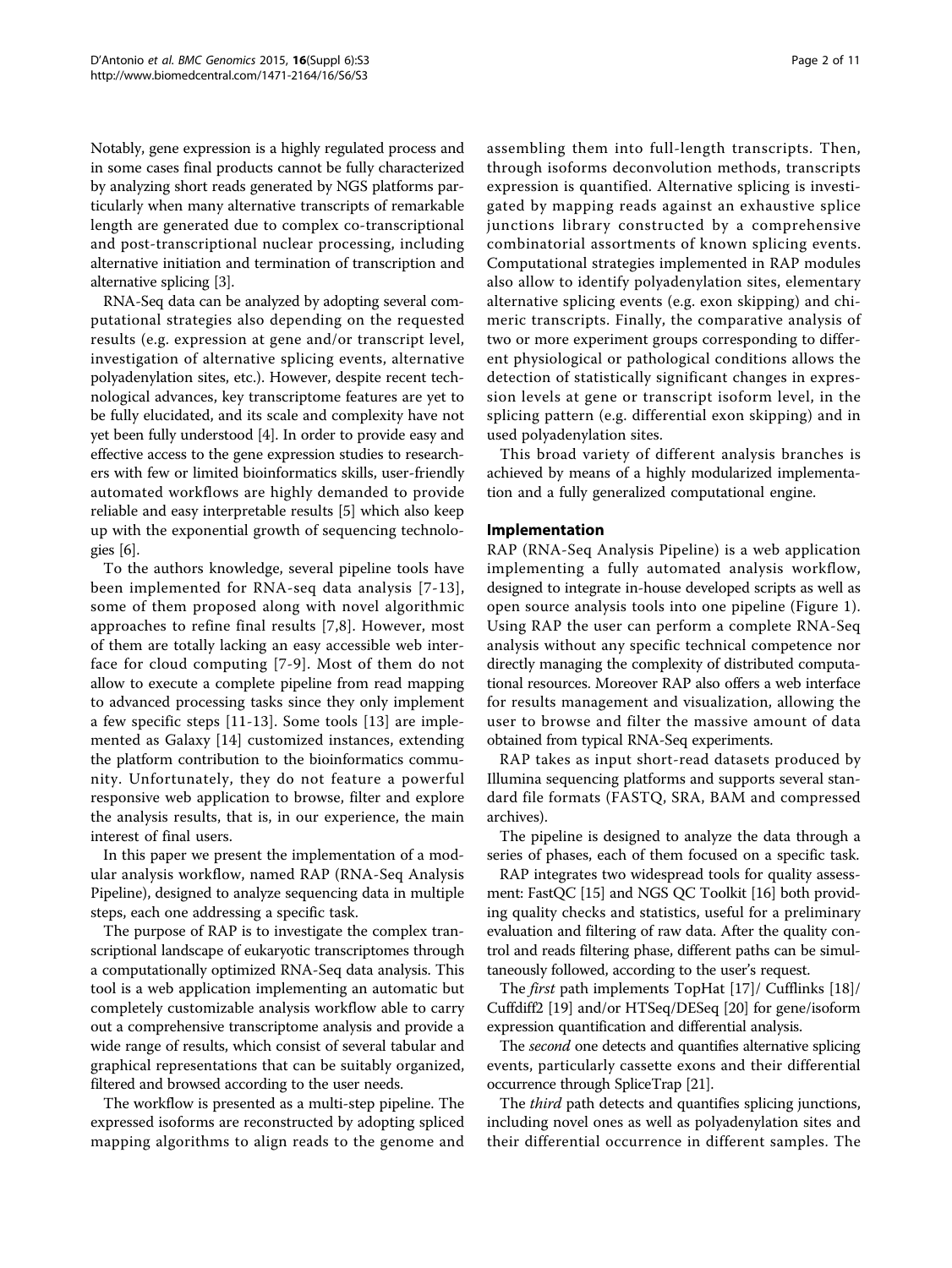<span id="page-2-0"></span>

splice junctions library is built starting from reference gene annotation models and includes both known and potential splice junctions (see below for further details).

Residual reads still unmapped to the genome, transcriptome and junctions are analyzed to eventually detect polyadenylation sites. PolyA tags (reads containing a stretch of A (An) at the end of the sequence) are extracted, An-trimmed and re-aligned to the genome. Following the alignment, a pattern matching procedure is also applied to possibly detect common polyadenylation signal sequences (PAS) such as AAUAAA.

Finally, the last path identifies chimeric fusion transcripts through ChimeraScan [[22](#page-9-0)], a tool based on Bowtie [\[23\]](#page-9-0) alignments to detect putative fusion breakpoints.

At present RAP is implemented for several organisms: Homo sapiens (genomes hg18 and hg19), Mus musculus (genomes mm9 and mm10), Rattus norvegicus (genome rn4), Drosophila melanogaster (genome dm3), Saccharomyces cerevisiae (genome sacCer3) and Zea mays (genomes maize2, maize3 and Mo17\_v1). Additional genomes will be considered and implemented in the future, if required by users.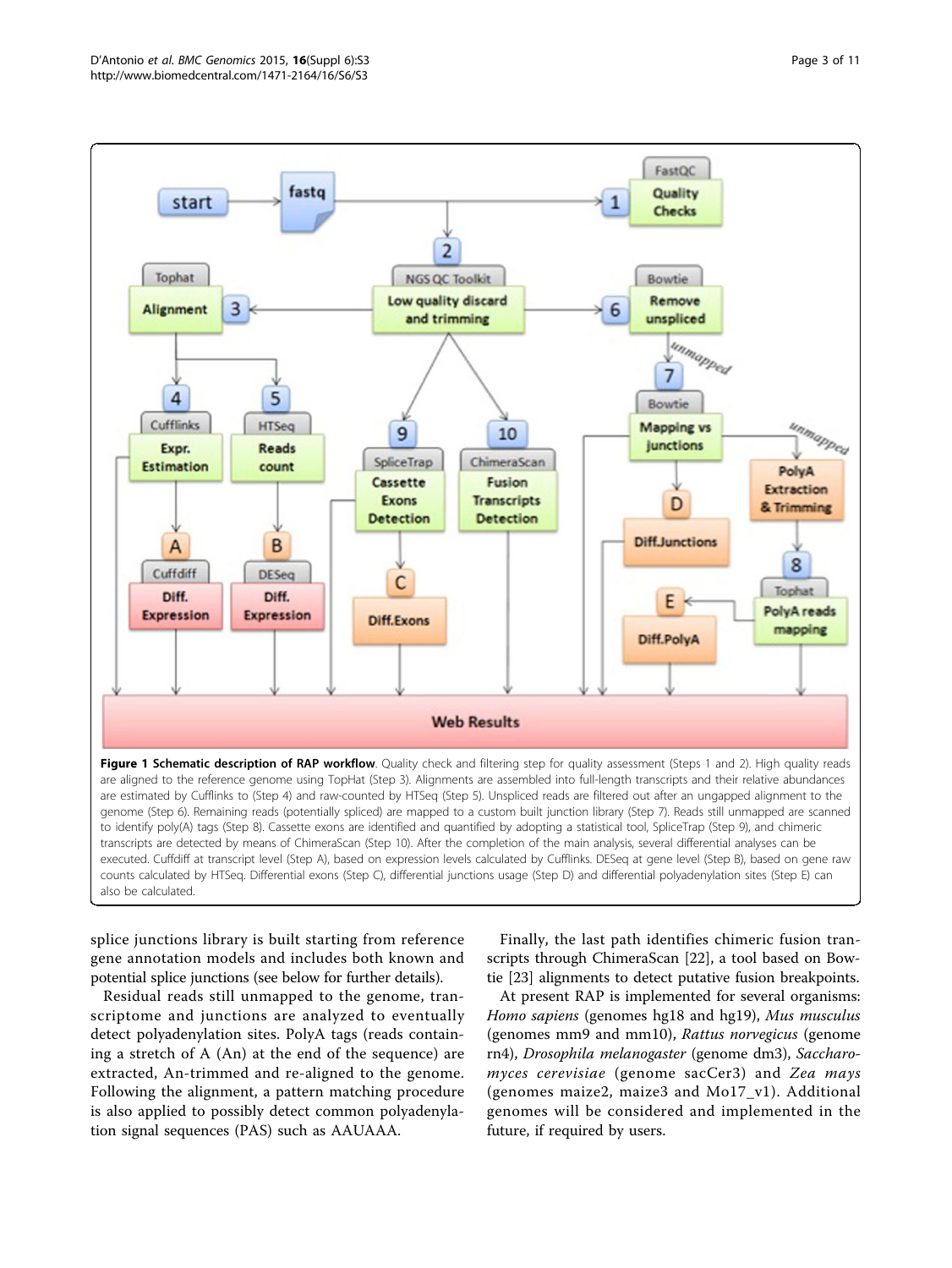#### Quality checks

An effective quality check is critical for a reliable data analysis, since the read quality may affect downstream results. FastQC [[15](#page-9-0)] (Figure [1,](#page-2-0) step 1) provides a range of quality checking modules covering different aspects of raw read quality, helpful to highlight sequencing biases and contaminants.

NGS QC Toolkit [\[16\]](#page-9-0) (Figure [1](#page-2-0), step 2) is a suite of tools for quality check and filtering of NGS data from Illumina and Roche 454 platforms. This tool allows to filter out low quality reads and increase the overall dataset quality.

High quality reads are processed to extract several information at different analysis stages.

#### Read mapping

Since RAP is specifically designed to work with eukaryotic genomes and to detect novel splicing events, a spliced aligner is required to map reads to the genome, across the introns. TopHat2 [[17](#page-9-0)] (Figure [1,](#page-2-0) step 3), using Bowtie2 [[24\]](#page-9-0), can map reads against both genome and transcriptome (when an annotation is provided). Since full-length transcripts bring to a significant gain in both sensitivity and accuracy (e.g. for the right recognition of pseudogenes), RAP automatically includes transcript annotations into the pipeline. Reads are first mapped to known transcripts and unmapped reads (deriving from unknown transcripts or containing many miscalled bases) or poorly aligned reads are then aligned to the genome.

#### Transcripts reconstruction and quantification

After TopHat2 execution, the resulting alignment files are provided to Cufflinks [[18](#page-9-0)] (Figure [1](#page-2-0), step 4) to generate a transcriptome assembly and to estimate the expression level of all detected isoforms. Furthermore a gene expression raw-count is also calculated with HTSeq [[20](#page-9-0)].

Since RAP does not allow de novo transcript assembly, Cufflinks is guided by a gene reference annotation file (the same used during the alignment). The user can select between two reconstruction algorithms provided by Cufflinks assembler. A first option is to use reference transcripts to reconstruct known isoforms and avoid the assembly of putative novel transcripts (basic assembler). A second option is to use the supplied reference annotation to guide the assembly and include in the output both reference transcripts and novel assembled genes and isoforms (RABT assembler) [\[25\]](#page-9-0).

Reconstructed transcripts are then analyzed to estimate their relative abundance, measured in FPKM (expected Fragments Per Kilobase of transcript per Million fragments sequenced).

RNA-Seq experiments suffer of known sequencing bias, that can jeopardize the assumption of uniform coverage. A bias can be typically introduced by the cDNA amplification phase when random hexamers are generally used [[26\]](#page-9-0). Cufflinks can be used to reduce biases adopting two strategies. It estimates approximated transcripts abundance to weight reads and profiling the transcripts sequences, then abundances are re-estimated adjusting the initial approximation on the bases of detected sequencing biases (fragment bias correction). Furthermore, reads mapped to multiple genome positions are at first uniformly assigned to each position and then expression levels are re-estimated by probabilistically dividing reads on the basis of the first abundance estimation, the inferred fragment length and the fragment bias (multi reads correction).

Since most of the tools for differential gene expression analysis require raw counts, RAP also includes a second approach to estimate the relative gene expression by using the HTSeq suite [[20\]](#page-9-0) (Figure [1](#page-2-0), step 5). Since reads can overlap, even partially, two or more features (e.g. exons), RAP implemented the *intersection\_nonempty* mode provided by HTSeq to guarantee the highest number of assignments. With this mode if a read is completely mapped on a feature and partially on another, the read is assigned to the first feature. Furthermore, this mode is able to handle partial overlap on a single feature.

#### Splice junctions detection

High quality reads, obtained from NGS QC Toolkit, are also analyzed to detect splicing junctions. This phase is executed in parallel with the previous steps. Although TopHat2 is already able to detect both known and novel splicing junctions, the algorithm implemented in this phase is more focused on this task and can detect a greater number of splicing events.

To reduce the computational load, unspliced reads, detected by Bowtie mapping to the reference genome, are discarded from the initial dataset (Figure [1](#page-2-0), step 6). Because Bowtie2 [\[23](#page-9-0)] is an unspliced aligner, only intraexonic reads will be mapped in this phase and discarded. Unmapped reads may potentially present a spliced alignment on the genome easily detectable, again using Bowtie, by mapping to a custom built splice junctions library (Figure [1](#page-2-0), step 7).

The splice junctions library is built starting from a gene annotation model in GTF format ([http://www.ensembl.](http://www.ensembl.org/info/website/upload/gff.html) [org/info/website/upload/gff.html\)](http://www.ensembl.org/info/website/upload/gff.html), the same already used during the alignment and the assembly steps) and includes two different categories of splice junctions: known and novel. Known junctions are directly derived from RefSeq [[27\]](#page-9-0) while novel junctions are obtained through a combinatorial exon skipping procedure by considering all compatible exon skipping patterns. In a transcript with  $k$ exons, k-1 known splice junctions can be observed. By selectively skipping the inner exons,  $k-2$  novel splice junctions can be identified. Multiple sequential inner exons can also be skipped, picking out further junctions.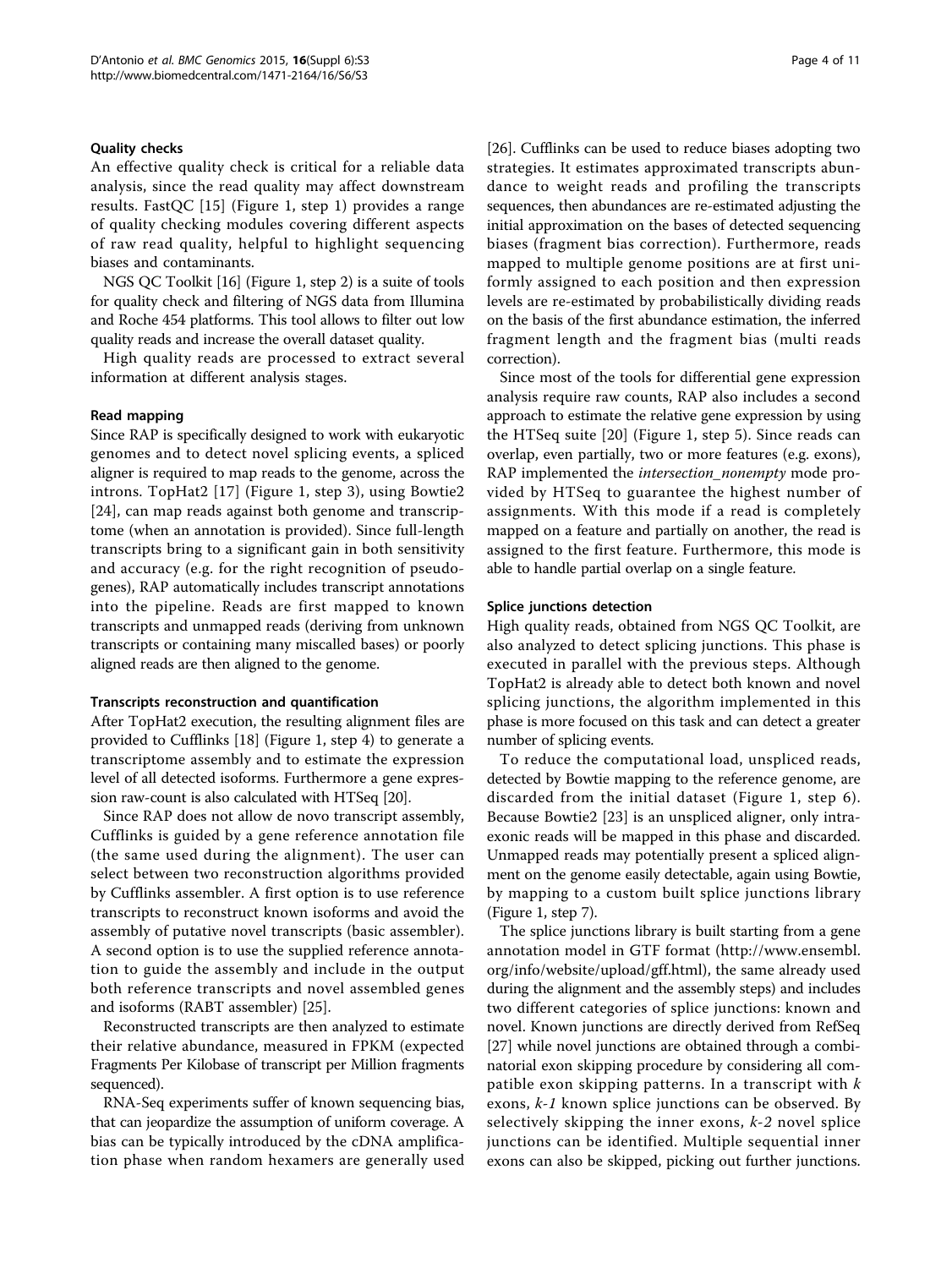This combinatorial approach exhaustively lists all  $\frac{(k-2) \times (k-1)}{2}$  novel compatible splice junctions and it is applied to each annotated transcript. Splice junctions already included in the known junctions set are not counted to avoid overestimation of novel junctions.

From each splice junction, the flanking exons sequences are extracted, considering the 3' end of the upstream exon and the 5' end of the downstream exon, and spliced together. The library is produced considering several boundaries lengths (50, 75, 100 and 150bp) to have an optimal fitting with the user-provided read lengths. If a flanking exon is shorter than the selected boundary length, a truncated junction is extracted. Since the two boundaries are fused together each sequence is annotated with a length of source exons, to be able to further determine the fusion point even for truncated junctions. The human RefSeq junctions library contains about 200,000 known splice sites on a total of about 2 millions combinatorial junctions included in the library.

# Polyadenylation site detection

Reads still unmapped to the genome, transcriptome and junctions are further analyzed to identify polyadenylation sites (Figure [1,](#page-2-0) step 8). PolyA tags (reads containing a stretch of A at the end of the sequence) are extracted, trimmed and aligned to the genome. Since the read may cover a short final exon, the sequence could also contain a splice junction. Therefore a spliced alignment with TopHat2 is adopted. Following the alignment, a parsing procedure is applied to annotate the concurrent occurrence of polyadenylation signal (PAS) sequences (i.e. AAUAAA, AUUAAA or less common variants). PAS are searched in order of frequency, from the most common to the rarest. Over the canonical polyadenylation signal (AAUAAA) a total of 10 variants are considered [\[28](#page-9-0)].

#### Cassette exons identification

Even though cassette exons (i.e. exon skipping events) can be recognized by the splice junction mapping phase, RAP also handles a more specialized step focused on this and other elementary alternative splicing (AS) events such as intron retention and alternative 5' or 3' splice sites. Indeed in higher eukaryotes, exon skipping is the most common AS event, accounting nearly 40% of all events [\[29](#page-9-0)]. RAP adopts a statistical method for splicing events identification and quantification implemented by SpliceTrap [\[21](#page-9-0)] (Figure [1](#page-2-0), step 9).

In order to reliably detect and quantify every potential exon-skipping event, SpliceTrap builds an exon-trio database (TXdb) capturing all known transcripts obtained from RefSeq annotations [[27](#page-9-0)] and breaking each transcript into all possible exon trios. Each exon

trio thus leads to two sequences: an inclusion isoform with all three exons and a skipping isoform with the two flanking exons only.

Reads are then aligned to the TXdb database using Bowtie and poorly covered exon trios are filtered out applying a dynamic exon-size-dependent cut-off strategy. Exon inclusion ratios are then estimated adopting a Bayesian model, given the probability of observing each fragment on a specific isoform (as function of both inclusion and exclusion isoform expression level and normalized by the isoforms lengths) [\[21\]](#page-9-0).

The exon inclusion ratio is defined as the expression level of the inclusion isoform divided by the total expression level of both isoforms (inclusion and exclusion) derived from an exon trio.

SpliceTrap is also able to identify other splicing events, such as intron retention (IR), alternative donor (5' splice site) (AD) and alternative acceptor (3' splice site) (AA).

# Chimeric transcripts annotation

A further RAP path carries out a specific data analysis to detect chimeric transcripts (Figure [1,](#page-2-0) step 10), i.e. RNAs encoded by a fusion gene or by two different genes through a trans-splicing event. RAP integrates ChimeraScan [[22](#page-9-0)], a tool based on Bowtie alignments to detected putative fusion breakpoints. ChimeraScan aligns paired-end reads to a combined genome-transcriptome reference to discard uninformative data and to estimate the insert size distribution of the library. Unmapped reads are then trimmed into smaller segments and realigned to the genome, to build a set of putative chimeric junction sequences. Potential fusion breakpoints arise from fragments that align to distinct references or distance genomic locations (according to the previously estimated insert size distribution) of the same reference. Putative chimeric junction sequences are then used as reference to realign candidate junctionspanning reads.

#### Differential expression analyses

In the case the user wishes to compare two different conditions, each eventually represented by more replicates, several differential analyses can be executed by RAP (Steps A-E in Figure [1\)](#page-2-0). In particular, RAP detects differentially expressed genes and transcripts by adopting two approaches: Cuffdiff2 [[25\]](#page-9-0) from transcript abundances determined by Cufflinks (Figure [1,](#page-2-0) step A) and DESeq [[20\]](#page-9-0) from raw counts calculated by HTSeq (Figure [1](#page-2-0), step B).

Cuffdiff2 estimates the expression changes at transcript level and controls for variability across replicate libraries, modeling variability in the number of fragments generated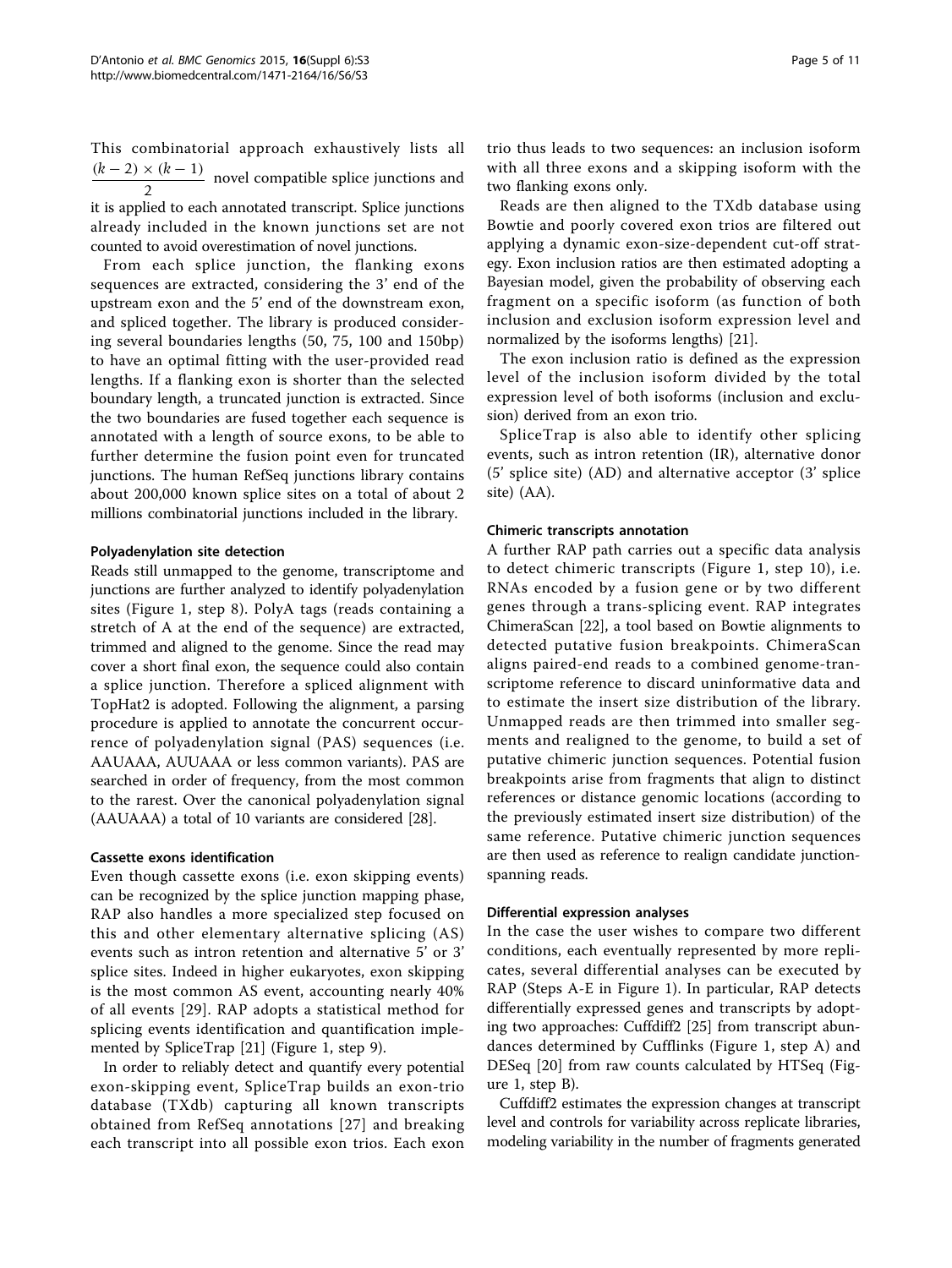by each transcript across replicates. Incorrect rejections of a true null hypothesis (false positives) are controlled with the Benjamini-Hochberg correction [\[30](#page-9-0)] for multiple testing of differential expression (false discovery rate, FDR). However, this strategy works properly when a large number of comparisons are performed. In the case of missing replicates, the variance that can only be calculated between the conditions, reducing the statistical power.

DESeq instead introduces the assumption that the variance is a sum of a raw variance term (derived from biological variability) and shot noise term (from counts uncertainty). This method allows, with strong limitations, to extend the use of DESeq to datasets without or with very few replicates, pooling together genes with similar expression levels [[20\]](#page-9-0). However, such a design should be discouraged in order to improve the accuracy and to increase the biological robustness of the results.

Other differential analyses are performed to compare results obtained at other RAP steps, specifically cassette exons (Figure [1,](#page-2-0) step C), splicing junctions (Figure [1](#page-2-0), step D) and polyadenylation sites (Figure [1,](#page-2-0) step E). Both polyadenylation sites and splicing junctions are measured as a raw count of reads mapping the specific position and are therefore suitable to be differentially analyzed adopting DESeq. On the other hand, cassette exons are identified by an inclusion ratio and are compared using a chi-square ( $\chi$ 2) test.

After the full analysis completion, raw output files are parsed and stored into a dedicated and optimized MySQL database.

# Results and discussion

# Web interface

The RAP pipeline described above can be accessed through an interactive web-based graphical user interface (GUI). Analysis steps are implemented and distributed inside our cloud computing environment through a dispatching application and the whole execution can be launched and monitored using a common up-to-date web browser. This makes easy for anyone to perform a complete and complex RNA-Seq analysis, also without specific technical, computer or bioinformatics skills.

The web-based GUI is written in PHP: Hypertext Preprocessor (PHP) language using HyperText Markup Language (HTML) and JQuery, combined with HTML5 and CSS3 standards, to enable a better user interaction.

A personal user account is required in order to use the web interface. An account can be requested through the registration form, providing a valid academic email address and a password. The first step to submit a dataset to RAP is the creation of a new study (or project), a collection of information about a single sequencing project. A study contains one or more input files and more analyses can be run on the same input. The creation of a new study only requires little information, such as a title, a description and an access level (private, group or public). A private study can be accessed only by the owner, while a public study will be accessed by any authenticated user. With a group access level only users sharing the same institute will be enabled to access to the project.

Before starting any analysis, the user has to upload one or more input files. The upload engine offers several options. The main method is the Web Upload, which supports up to 12GB file size on 64-bit operating systems and up to 2GB on 32-bit operating systems. The user can follow the upload progress and interact with the system adding or removing files also during the transfer.

To overcome the Web Upload limitations the user can choose to upload data providing a web link (HTTP, HTTPs and FTP protocols are allowed). In this case the user can enter one or more links and the system will handle the download using an internal queue. A third option consists in the use of the Dropbox Chooser plugin.

The upload facility supports several input formats such as text-based raw sequences produced by Illumina sequencing platforms (i.e. FASTQ [\[31\]](#page-9-0)), pre-aligned data (i.e. BAM and SAM [\[32\]](#page-9-0)), compressed reads (i.e. SRA [[33](#page-9-0)]). The user can also upload these files in a compressed archive to speed up the uploading process (several common compressed formats are managed, such as zip, tar, gzip, bz2).

At the end of the upload, the input files can be decompressed, if required, and annotated by adding metadata information (e.g. organism, tissue, cellular line). After the annotation phase, uploaded files are imported into the project and can be used to start new analyses.

#### Execution and monitoring analyses

The user can select one or more files and design a new analysis providing a name, a description and optionally modifying the analysis parameters. Several parameters can be customized to tailor the analysis, even if optimal default parameters to perform a standard workflow are suggested. Analysis parameters are divided into five categories: Common parameters, Quality check and filtering, Genome alignment, Transcript assembly and abundance estimation, Detection of polyA reads.

The first category contains parameters common to all or many pipelines modules, such as the reference database and the Reference-GTF. A set of flags allows to enable or disable the optional steps (i.e. Junctions Search, Cassette Exons Detection, Polyadenylation Sites Search and Fusion Transcripts Identification).

With the *Quality check and filtering* parameters the user can modify the behavior of quality control and trimming module (e.g. the cut-off value for the PHRED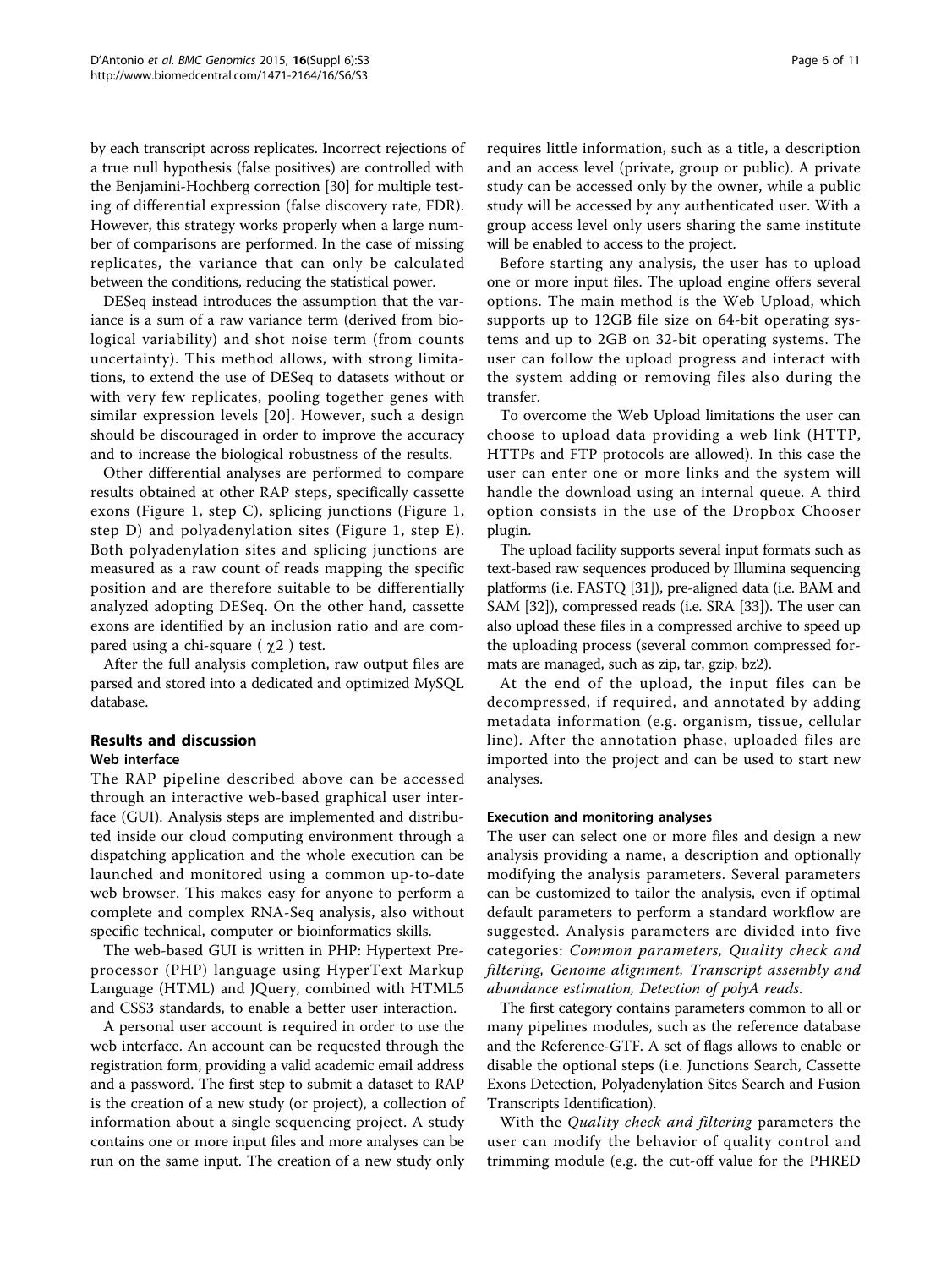quality score for high-quality filtering and the primer/ adaptor library).

With Genome alignment parameters the user can personalize the mapping phase performed by TopHat2. A set of options can be used to describe the sequencing library (e.g. strand-specific libraries and paired-end mean inner distance) and to modify the alignment behavior (e.g. the maximum number of allowed multi-hits, mismatches and length of gaps).

In the Transcript assembly and abundance estimation section the user can allow the reconstruction of noveltranscripts (e.g. enable Novel-Transcripts option to adopt the RABT assembler to try to reconstruct novel transcripts supported by alignment data).

Finally, in the *Detection of poly(A) reads* category, the user can tune the  $poly(A)$  extraction step.

After the analysis customization, the workflow can be submitted to the queue system. The execution process is totally automated through a dispatching architecture integrated with a Torque Resource Manager.

While the pipeline is running, the user can monitor the status of each step and access to intermediate files through preview and download operations. The running status switches from "queued" to "running" to "completed". In case of execution fault, the running status is marked as error. Known issues (e.g. an unmatched number of reads between the fragments of a pair) are reported near the error status to give to the user an explanation of the problem. Other status can be used, such as skipped (if an optional branch is not executed) and internal-error (if a step violates resources constraints, e.g. the allowed execution time or memory consumption. Further details about the infringement are described by a popup).

The final results can be browsed directly through the web interface to query, filter and sort the results.

#### Results browser

Results are organized into various sections for an easier accessibility and interpretation. Each section reports a summary of obtained results and these summaries can then be expanded to explore more detailed information (Figure [2\)](#page-7-0).

Results sections are: Quality checks, Data Summary, Gene Expression, Search by Gene, Junctions, PolyA Sites, Cassette Exons, Fusion Transcripts and Differential Expression.

In the *Quality Check* section RAP organizes results obtained from both FastQC and NGS QC Toolkit in a comprehensive summary table. Color-coded labels give to the user a prompt quality overview and each label can be explored to display the corresponding output. This section reports several data metrics useful to track the analysis process by a quantitative point of view.

The *Data Summary* reports, for each input file, the total amount of short reads (both raw and high quality reads as filtered by NGS QC Toolkit), mapping metrics, junctions alignment metrics and information from poly (A) extraction phase. A coverage plot is also reported to show the average library coverage along transcripts. This section can also be used to import data (both mapping files and reconstructed transcripts) into the Integrative Genome Viewer (IGV [\[34\]](#page-9-0)).

The Gene Expression section reports expression values as estimated by Cufflinks. The summary tables displays colored-boxed numbers of both expressed genes (in green) and transcripts (in blue). Each label can be clicked to open the expression overview, a detailed list of all expressed genes and transcripts in a given sample. This set of results, along with any other details page in RAP, can be filtered using customizable thresholds, to facilitate the identification of functionally significant variants. Every column can be used to filter results and filters can be combined to produce complex queries. The output tables, as reported after the application of a set of filters, can be exported as textual/excel files for offline downstream analyses.

The Search by Gene section allows to simultaneously query all experiment results of the analysis project. Using this form the user can retrieve the expression values of a given gene or transcript. A dynamical graphic also displays all isoforms, along with the annotated exons (as coloured boxes) and introns (as connecting line between exons).

The Junctions section reports results obtained by the mapping on the splice junctions library. According to the library construction, a summary table reports, for each input file, the number of RefSeq and novel junctions.

 $Poly(A)$  Sites Section collects results and statistics from the polyadenylation sites detection step. A chromosomal distribution of polyA tags and a frequency table of polyadenylation signals (PAS) hexamers are also shown.

The Cassette Exons Section provides the identified exons skipping events and other alternative splicing events (intron retention, alternative donor, alternative acceptor) annotated from each input.

Finally, the Fusion Transcript Section shows the identified fusion breakpoints and their chromosomal distribution.

A dedicated section allows the user to compute differential expression operations by setting up multiple combinations of comparisons at the user's choice. The user can request a specific differential expression operation by selecting desired inputs. A group must be assigned to each selected input picking out from a dropdown menu. In case of biological replicates (i.e. more inputs are available from the same sample) they can be assigned to the same group and they will be analyzed together during the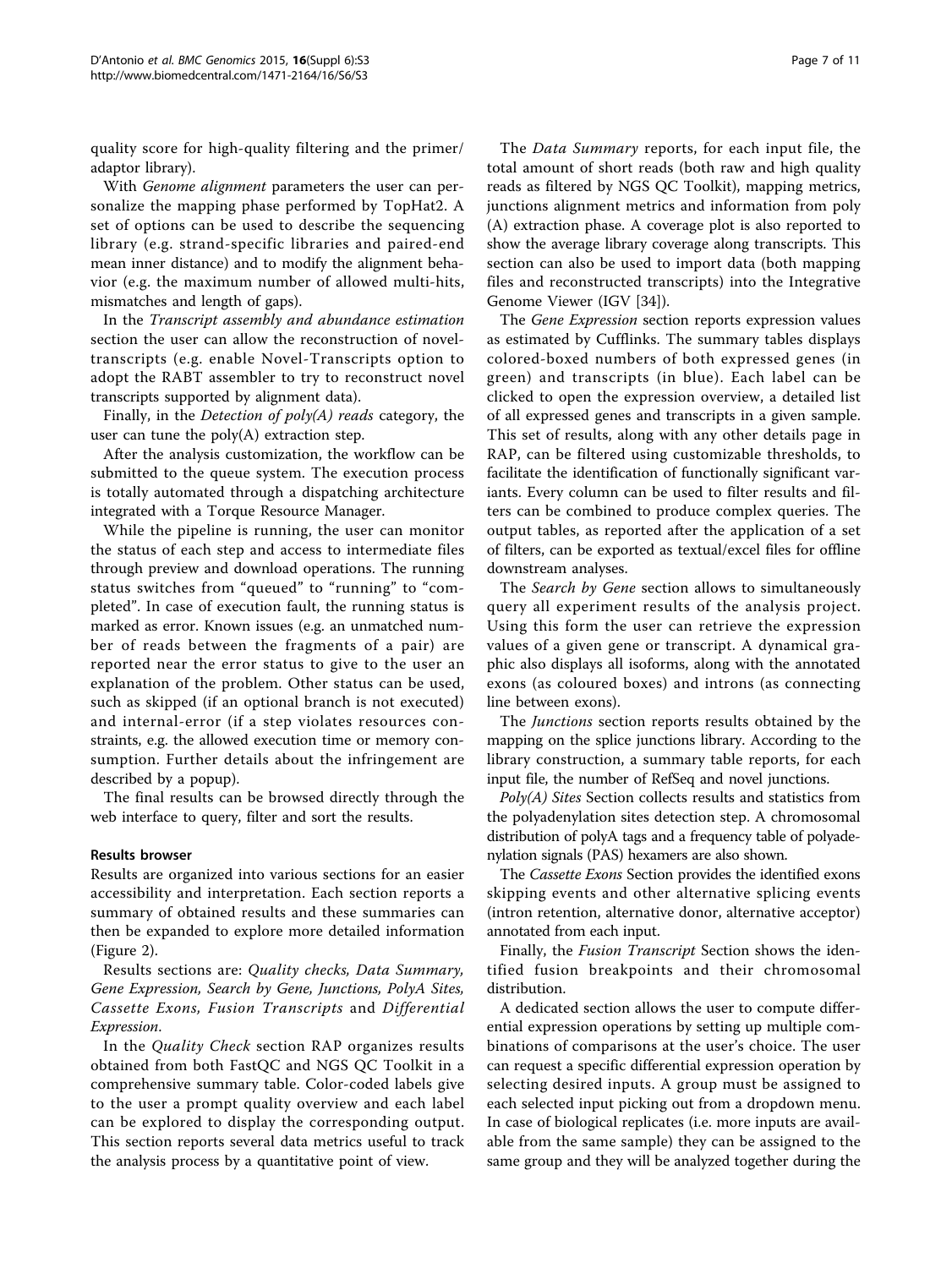<span id="page-7-0"></span>

Figure 2 RAP Banner and results examples. From top left corner in counterclockwise direction: gene structure view with alternative isoforms of gene TP53, example of chromosomal distribution of polyadenylation sites, example of results table with detailed information about expressed transcripts and visualization of the query form for data filtering.

differential analysis. Although at least two inputs must be selected, no upper limit is imposed and also the whole set of inputs can be included in the same differential analysis. When more than two inputs are selected, all possible pairs will be considered to call for differential expression analysis. After the selection of inputs, the user has to configure the operation parameters and specifically the type of differential expression operation: at transcript level (computed with Cuffdiff2), at gene level (computed with DESeq) or both of them.

An analogous schema is adopted to request for the determination of significant changes in cassette exons inclusion ratios, polyadenylation usage and splicing junctions.

# Case studies

RAP has been validated on several public datasets and results can be publicly accessed to any registered user.

Dillman et al. [\[35\]](#page-9-0) used RNA-Seq to study the transcriptome of three adult (3-4 months old) female mice and four embryonic 17 days old (E17) female C57BL/6J mice. Authors validated 8 DE genes that showed a range of differential expression as well as different estimated expression levels in embryonic or adult tissue (Vax1, Igf2bp1 and Wipf1 as low expressed genes, Draxin, Nrp1 and Caly as moderately expressed genes and Ttr and Mobp as highly expressed genes). As negative control they selected two genes that showed low variance and were not differentially expressed (Ppid and Ubc). They also examined a group of four genes highly up-regulated in adult (ATP10a, Grm4, Sparc, Baiap3) and four upregulated in embryos (Ncapg2, Tet1, Ccnd2, Ooep).

RAP shows a remarkable agreement with these validations (dataset name in RAP: "Mouse cerebral cortex adult VS embryonic") with the only exceptions of Igf2bp1 and Mobp, both marked as non significant due to the stringency of Cuffdiff2 algorithm, although both noticeably differentially expressed.

We also compared the whole set of differential genes obtained from Dillman et al. (4125 genes) with DE genes obtained from RAP by applying the same set of filters reported by authors (4-fold or greater and p < 0.05 after FDR correction). We obtained 701 DE genes with DESeq and 611 with cuffdiff with a percentage of agreement of,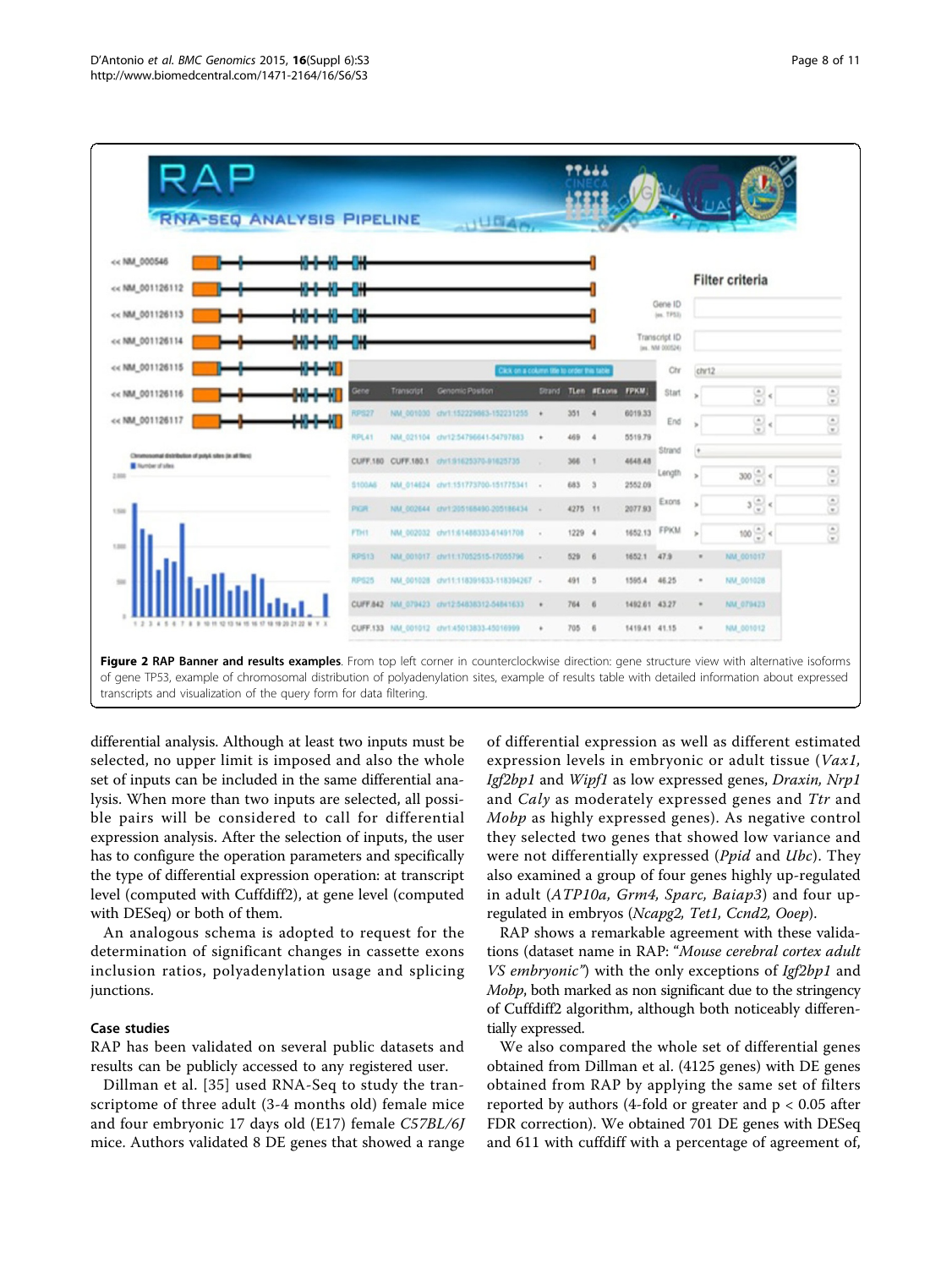respectively, 91% (636/701) and 85% (525/611). We noticed in the Dillman DE dataset a number of genes with an absolute fold change lower than 4 (in contrast to what is published in their paper) and we then proceeded to refilter their dataset obtaining 1142 genes. Comparing RAP results with this new dataset we obtained a percentage of agreement of 81% (572/701) (DESeq) and 73% (452/611) (Cuffdiff).

Edgren et al. [[36\]](#page-9-0) identified 24 novel and 3 previously known fusion genes in breast cancer cells using pairedend RNA-seq. They isolated total RNA from four breast cancer cell lines  $(BT-474, KPL-4, MCF-7$  and  $SK-BR-3)$ and sequenced using the 1G Illumina Genome Analyzer 2X (Illumina). They validated 27 fusion genes: 11 in BT-474, 10 in SK-BR-3, 3 in KPL-4 and 3 in MCF-7. A pooled dataset (obtained merging 8 lanes, two from each cellular line, and producing a single paired-end input) has been analyzed (dataset name in RAP: "Edgren") and our pipeline found 8 fusions from BT-474, 8 from SK-BR-3, 3 from KPL-4 and 2 from MCF-7.

Since the merging process can create artifacts, two BT-474 lanes have been analyzed separately. In both of them, 10 fusions (on a total of 11) have been observed. Although RPS6KB1-TMEM49 fusion has not been observed, RAP reported a fusion breakpoint between RPS6KB1 and SNF8, a nearby gene known to be a partner of RPS6KB1 [\[37\]](#page-9-0).

We also applied the RAP workflow to dataset from Burge et al. [[3\]](#page-9-0), Illumina's Human Body 2.0 [\[38\]](#page-9-0) and Pickrell et al. [[39](#page-10-0)] and results are available upon request.

#### Conclusions

RNA-Seq can be profitably used to understand and quantify the complexity of eukaryotic transcriptomes, in order to investigate gene expression from different perspectives. However, the analysis of RNA-Seq data can be challenging both for the broad analysis scope and the large computational and storage resources required. The development of highly automated pipelines for data analysis is therefore critical, also to speed up research and publication.

A whole RNA-Seq analysis pipeline (RAP) has been implemented to investigate RNA-Seq data from many points of view. This pipeline performs a complete analysis to determine and quantify both genes and transcripts expression, exploit the alternative splicing identifying expressed splice junctions, poly(A) sites, cassette exons and other splicing events. Furthermore, it can also be used to investigate tumor tissues by detecting chimeric transcripts. Several differential analyses allow to compare data from many samples, determining significant changes among experimental conditions.

The execution of this pipeline has been fully automated and integrated with in house computational servers used via cloud computing.

Taking advantage of the modular structure of RAP we are considering and implementing several improvements to RAP analysis workflow, to enhance the identification and annotation of splicing junctions, novel transcripts and fusion events. We are also implementing additional downstream operations such as Pathway enrichment analysis for differentially expressed genes, identification of Allele specific expression through the integration of RAP with WEP [[40\]](#page-10-0) a pipeline we previously devised for wholeexome analysis, and to provide additional result data plots, both helpful for a more effective interpretation of results.

To offer to the user a wider range of tools we are considering the introduction of alternative mapping (e.g. STAR [[41](#page-10-0)]), detection of differential alternative splicing analysis (e.g. MATS [\[42\]](#page-10-0)) and expression levels (e.g. edgeR [[43](#page-10-0)], NOISeq [[44](#page-10-0)], baySeq [[45\]](#page-10-0)). Further improvements could be obtained by integrating wider annotation data obtained from ASPicDB [[46\]](#page-10-0), a database of reliable annotations of the alternative splicing pattern obtained by ASPic/PINTRON algorithm [\[47\]](#page-10-0).

#### Availability and requirements

RAP is freely available to academic users at [http://](http://bioinformatics.cineca.it/rap/) [bioinformatics.cineca.it/rap/](http://bioinformatics.cineca.it/rap/). Each registered user can create up to 2 projects, which can contain a maximum of 2 analyses. Each project can contain up to 12 files (single or paired-end). Every lane should not exceed 15 Gb in size. Our retention policy is to keep all data stored for 30 days since the analysis has been completed.

For a more extensive use of RAP please contact hpcservice-bio@cineca.it to arrange a specific agreement with CINECA.

### List of used abbreviations

NGS: Next Generation Sequencing; RNA-Seq: RNA Sequencing; RAP: RNA-Seq Analysis Pipeline; SRA: Sequence Read Archive; BAM: Binary Alignment Map; GTF: Gene Transfer Format; PAS: PolyAdenylation Signal; AS: Alternative Splicing; TXdb: SpliceTrap exontrio database; IR: Intron Retention; AD: Alternative Donor; AA: Alternative Acceptor; GUI: Graphical User Interface; PHP: Hypertext Preprocessor; HTML: Hyper-Text Markup Language; CSS: Cascading Style Sheets; HTTP: Hypertext Transfer Protocol; HTTPs: HyperText Transfer Protocol over Secure Socket Layer; FTP: File Transfer Protocol; IGV: Integrative Genome Viewer; DE: Differential Expression.

#### Competing interests

The authors declare that they have no competing interests.

#### Authors' contributions

MD, PDDM, MP developed the web interface along with the whole analysis pipeline. GP, TC supervised the project development. GP, EP acted as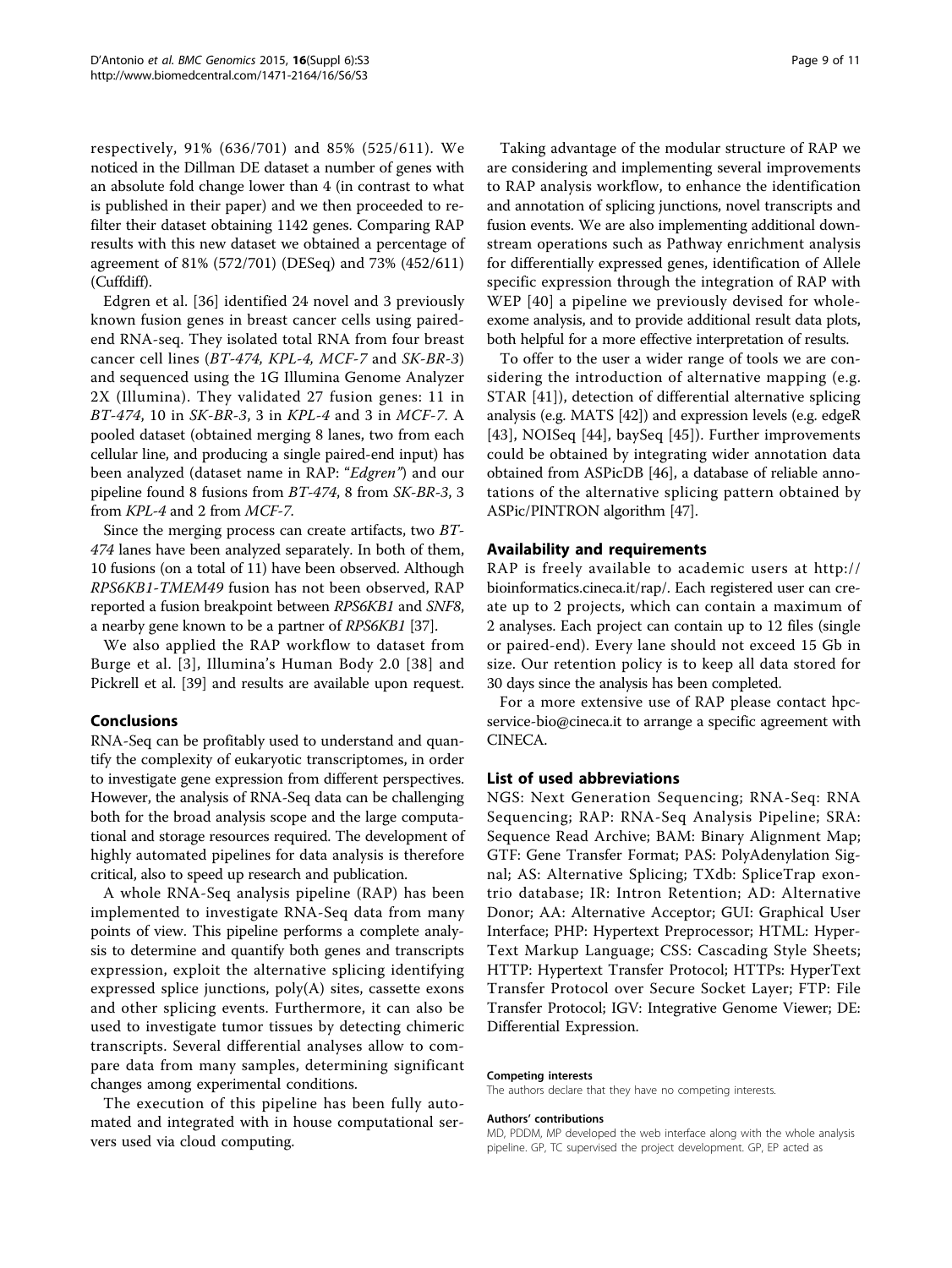<span id="page-9-0"></span>scientific supervisors. GP, EP, AMDE, RC contributed to design and to validate the pipeline. MD, GP, MP, PDDM wrote the manuscript. All authors read and approved the final manuscript.

#### Acknowledgements

This work was supported by Ministero dell'Istruzione, Università e Ricerca (projects PRIN-2009 to EP, PRIN-2012 to GP), Micromap [PON01\_02589], Virtualab [PON01\_01297]) and by Consiglio Nazionale delle Ricerche (projects "Medicina personalizzata", "Invecchiamento", "Epigen", and "Elixir-Ita").

#### Declarations

We acknowledge support of the publication fee by Epigen project. This article has been published as part of BMC Genomics Volume 16 Supplement 6, 2015: Proceedings of the Italian Society of Bioinformatics (BITS): Annual Meeting 2014: Genomics. The full contents of the supplement are available online at [http://www.biomedcentral.com/bmcgenomics/](http://www.biomedcentral.com/bmcgenomics/supplements/16/S6) [supplements/16/S6.](http://www.biomedcentral.com/bmcgenomics/supplements/16/S6)

#### Authors' details <sup>1</sup>

<sup>1</sup>CINECA - Consorzio interuniversitario per il calcolo automatico, Bologna, Italy. <sup>2</sup>Translational Oncogenomics Unit, Italian National Cancer Institute "Regina Elena", Rome, Italy. <sup>3</sup>Dipartimento di Bioscienze, Biotecnologie e Biofarmaceutica, University of Bari, Bari, Italy. <sup>4</sup> Dipartimento di Biotecnologie e Scienze della Salute, University of Turin, Turin, Italy. <sup>5</sup>Istituto di Biomembrane e Bioenergetica, Consiglio Nazionale delle Ricerche, Bari, Italy. 6 Center of Excellence in Genomics (CEGBA), Bari, Italy.

#### Published: 1 June 2015

#### References

- 1. Szopa-Comley A: DNA Sequencing: towards the third generation and beyond. Drug Discovery World Spring 2013; 2014.
- 2. Wang Z, Gerstein M, Snyder M: RNA-Seq: a revolutionary tool for transcriptomics. Nature reviews Genetics 2009, 10(1):57-63.
- 3. Wang ET, Sandberg R, Luo S, Khrebtukova I, Zhang L, Mayr C, Kingsmore SF, Schroth GP, Burge CB: Alternative isoform regulation in human tissue transcriptomes. Nature 2008, 456(7221):470-476.
- 4. Mercer TR, Gerhardt DJ, Dinger ME, Crawford J, Trapnell C, Jeddeloh JA, Mattick JS, Rinn JL: Targeted RNA sequencing reveals the deep complexity of the human transcriptome. Nature biotechnology 2012, 30(1):99-104.
- 5. Koboldt DC, Ding L, Mardis ER, Wilson RK: Challenges of sequencing human genomes. Briefings in bioinformatics 2010, 11(5):484-498.
- 6. Schatz MC, Langmead B, Salzberg SL: Cloud computing and the DNA data race. Nature biotechnology 2010, 28(7):691-693.
- 7. Gatto A, Torroja-Fungairino C, Mazzarotto F, Cook SA, Barton PJ, Sanchez-Cabo F, Lara-Pezzi E: FineSplice, enhanced splice junction detection and quantification: a novel pipeline based on the assessment of diverse RNA-Seq alignment solutions. Nucleic acids research 2014, 42(8):e71.
- Rasche A, Lienhard M, Yaspo ML, Lehrach H, Herwig R: ARH-seq: identification of differential splicing in RNA-seq data. Nucleic acids research 2014.
- 9. Kalari KR, Nair AA, Bhavsar JD, O'Brien DR, Davila JI, Bockol MA, Nie J, Tang X, Baheti S, Doughty JB, et al: MAP-RSeq: Mayo Analysis Pipeline for RNA sequencing. BMC bioinformatics 2014, 15(1):224.
- 10. Boria I, Boatti L, Pesole G, Mignone F: NGS-Trex: Next Generation Sequencing Transcriptome profile explorer. BMC Bioinformatics 2013, 14(Suppl 7):S10.
- 11. Boria I, Boatti L, Pesole G, Mignone F: Hong D, Rhie A, Park SS, Lee J, Ju YS, Kim S, Yu SB, Bleazard T, Park HS, Rhee H, et al: FX: an RNA-Seq analysis tool on the cloud. Bioinformatics 2012, 28(5):721-723.
- 12. Wang Y, Mehta G, Mayani R, Lu J, Souaiaia T, Chen Y, Clark A, Yoon HJ, Wan L, Evgrafov OV, et al: RseqFlow: workflows for RNA-Seq data analysis. Bioinformatics 2011, 27(18):2598-2600.
- 13. Sreedharan VT, Schultheiss SJ, Jean G, Kahles A, Bohnert R, Drewe P, Mudrakarta P, Gornitz N, Zeller G, Ratsch G: Oqtans: the RNA-seq workbench in the cloud for complete and reproducible quantitative transcriptome analysis. Bioinformatics 2014, 30(9):1300-1301.
- 14. Blankenberg D, Von Kuster G, Coraor N, Ananda G, Lazarus R, Mangan M, Nekrutenko A, Taylor J: Galaxy: a web-based genome analysis tool for experimentalists. In Current protocols in molecular biology Frederick M Ausubel [et al] 2010, Chapter 19:11-21, Unit 19 10.
- 15. FastQC: A quality control tool for high throughput sequence data. [[http://www.bioinformatics.babraham.ac.uk/projects/fastqc/\]](http://www.bioinformatics.babraham.ac.uk/projects/fastqc/).
- 16. Patel RK, Jain M: NGS QC Toolkit: a toolkit for quality control of next generation sequencing data. PloS one 2012, 7(2):e30619.
- 17. Kim D, Pertea G, Trapnell C, Pimentel H, Kelley R, Salzberg SL: TopHat2: accurate alignment of transcriptomes in the presence of insertions, deletions and gene fusions. Genome biology 2013, 14(4):R36.
- 18. Trapnell C, Williams BA, Pertea G, Mortazavi A, Kwan G, van Baren MJ, Salzberg SL, Wold BJ, Pachter L: Transcript assembly and quantification by RNA-Seq reveals unannotated transcripts and isoform switching during cell differentiation. Nature biotechnology 2010, 28(5):511-515.
- 19. Trapnell C, Hendrickson DG, Sauvageau M, Goff L, Rinn JL, Pachter L: Differential analysis of gene regulation at transcript resolution with RNAseq. Nature biotechnology 2013, 31(1):46-53.
- 20. Anders S, Huber W: Differential expression analysis for sequence count data. Genome biology 2010, 11(10):R106.
- 21. Wu J, Akerman M, Sun S, McCombie WR, Krainer AR, Zhang MQ: SpliceTrap: a method to quantify alternative splicing under single cellular conditions. Bioinformatics 2011, 27(21):3010-3016.
- 22. Iyer MK, Chinnaiyan AM, Maher CA: ChimeraScan: a tool for identifying chimeric transcription in sequencing data. Bioinformatics 2011, 27(20):2903-2904.
- 23. Langmead B, Trapnell C, Pop M, Salzberg SL: Ultrafast and memoryefficient alignment of short DNA sequences to the human genome. Genome biology 2009, 10(3):R25.
- 24. Langmead B, Salzberg SL: Fast gapped-read alignment with Bowtie 2. Nature methods 2012, 9(4):357-359.
- 25. Roberts A, Pimentel H, Trapnell C, Pachter L: Identification of novel transcripts in annotated genomes using RNA-Seq. Bioinformatics 2011, 27(17):2325-2329.
- 26. Hansen KD, Brenner SE, Dudoit S: Biases in Illumina transcriptome sequencing caused by random hexamer priming. Nucleic acids research 2010, 38(12):e131.
- 27. Pruitt KD, Tatusova T, Maglott DR: NCBI reference sequences (RefSeq): a curated non-redundant sequence database of genomes, transcripts and proteins. Nucleic acids research 2007, 35(Database):D61-65.
- 28. Beaudoing E, Freier S, Wyatt JR, Claverie JM, Gautheret D: Patterns of variant polyadenylation signal usage in human genes. Genome research 2000, 10(7):1001-1010.
- 29. Keren H, Lev-Maor G, Ast G: Alternative splicing and evolution: diversification, exon definition and function. Nature reviews Genetics 2010, 11(5):345-355.
- 30. Benjamini Y, Hochberg Y: Controlling the False Discovery Rate a Practical and Powerful Approach to Multiple Testing. J Roy Stat Soc B Met 1995, 57(1):289-300.
- 31. Cock PJ, Fields CJ, Goto N, Heuer ML, Rice PM: The Sanger FASTQ file format for sequences with quality scores, and the Solexa/Illumina FASTQ variants. Nucleic acids research 2010, 38(6):1767-1771.
- 32. Li H, Handsaker B, Wysoker A, Fennell T, Ruan J, Homer N, Marth G, Abecasis G, Durbin R, Genome Project Data Processing S: The Sequence Alignment/Map format and SAMtools. Bioinformatics 2009, 25(16):2078-2079.
- 33. Kodama Y, Shumway M, Leinonen R, International Nucleotide Sequence Database C: The Sequence Read Archive: explosive growth of sequencing data. Nucleic acids research 2012, 40(Database):D54-56.
- 34. Cabili MN, Trapnell C, Goff L, Koziol M, Tazon-Vega B, Regev A, Rinn JL: Integrative annotation of human large intergenic noncoding RNAs reveals global properties and specific subclasses. Genes & development 2011, 25(18):1915-1927.
- 35. Dillman AA, Hauser DN, Gibbs JR, Nalls MA, McCoy MK, Rudenko IN, Galter D, Cookson MR: mRNA expression, splicing and editing in the embryonic and adult mouse cerebral cortex. Nature neuroscience 2013, 16(4):499-506.
- 36. Edgren H, Murumagi A, Kangaspeska S, Nicorici D, Hongisto V, Kleivi K, Rye IH, Nyberg S, Wolf M, Borresen-Dale AL, et al: Identification of fusion genes in breast cancer by paired-end RNA-sequencing. Genome biology 2011, 12(1):R6.
- 37. Kangaspeska S, Hultsch S, Edgren H, Nicorici D, Murumagi A, Kallioniemi O: Reanalysis of RNA-sequencing data reveals several additional fusion genes with multiple isoforms. PloS one 2012, 7(10):e48745
- 38. Flicek P, Ahmed I, Amode MR, Barrell D, Beal K, Brent S, Carvalho-Silva D, Clapham P, Coates G, Fairley S, et al: Ensembl 2013. Nucleic acids research 2013, 41(Database):D48-55.